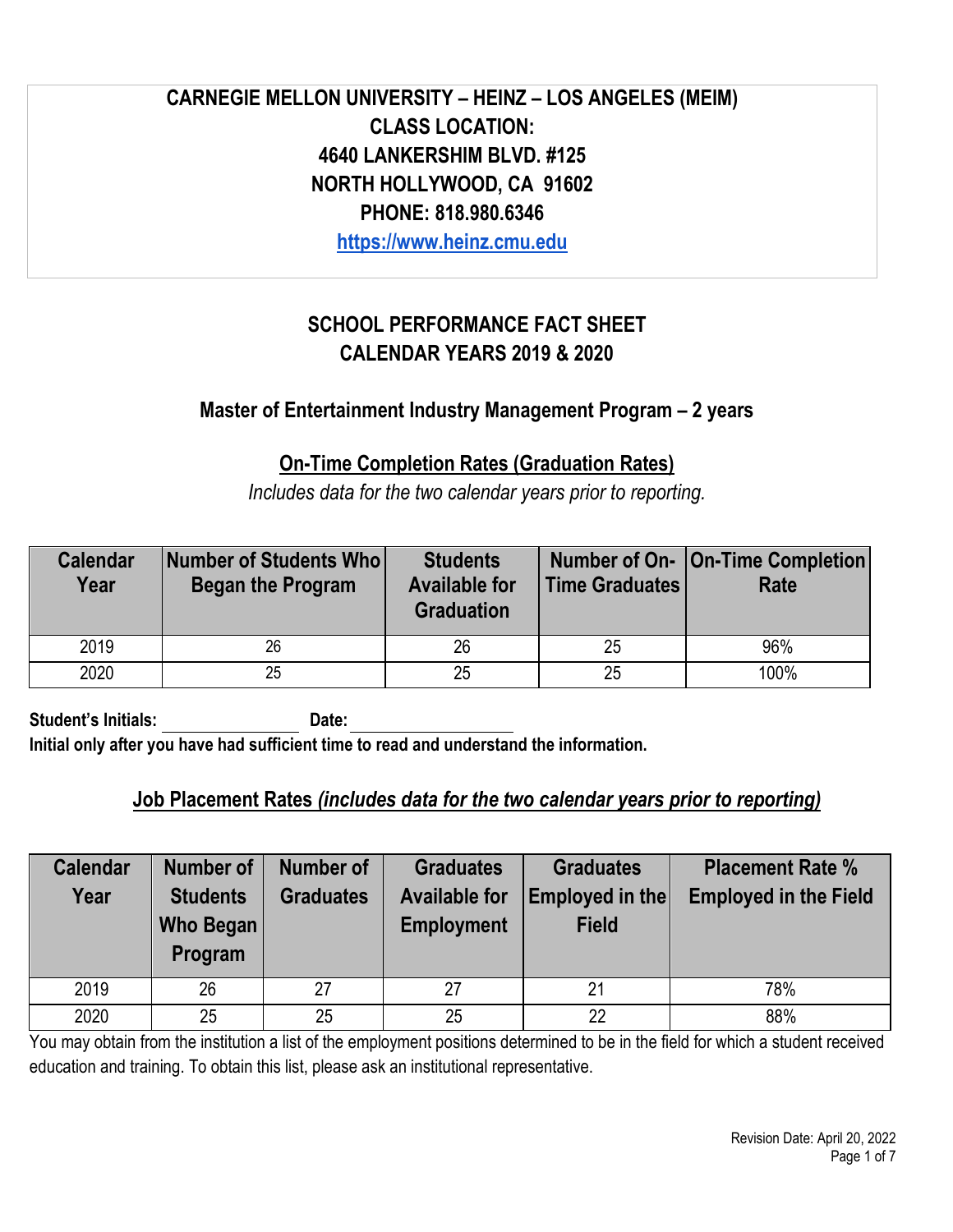# **Gainfully Employed Categories** *(includes data for the two calendar years prior to reporting)*

| <b>Calendar Year</b> | in the Field<br>20-29 Hours Per Week | Graduate Employed   Graduates Employed in the   Total Graduates Employed<br>Field at Least 30 Hours Per<br><b>Week</b> | in the Field |
|----------------------|--------------------------------------|------------------------------------------------------------------------------------------------------------------------|--------------|
| 2019                 |                                      | 20                                                                                                                     |              |
| 2020                 |                                      | იი                                                                                                                     | 22           |

### **Part-Time vs. Full-Time Employment**

### **Single Position vs. Concurrent Aggregated Position**

| <b>Calendar Year</b> | in the Field in a Single<br><b>Position</b> | Graduates Employed Graduates Employed in the Total Graduates Employed<br><b>Field in Concurrent</b><br><b>Aggregated Positions</b> | in the Field |
|----------------------|---------------------------------------------|------------------------------------------------------------------------------------------------------------------------------------|--------------|
| 2019                 | 21                                          |                                                                                                                                    |              |
| 2020                 | ററ                                          |                                                                                                                                    | 22           |

# **Self-Employed / Freelance Positions**

| <b>Calendar Year</b> | <b>Graduates Employed who are Self-</b><br><b>Employed or Working Freelance</b> | <b>Total Graduates</b><br><b>Employed in the Field</b> |
|----------------------|---------------------------------------------------------------------------------|--------------------------------------------------------|
| 2019                 |                                                                                 |                                                        |
| 2020                 |                                                                                 |                                                        |

# **Institutional Employment**

| <b>Calendar Year</b> | <b>Graduates Employed in the Field who are</b><br><b>Employed by the Institution, an Employer</b><br>Owned by the Institution, or an Employer<br>who Shares Ownership with the Institution. | <b>Total Graduates</b><br><b>Employed in the Field</b> |
|----------------------|---------------------------------------------------------------------------------------------------------------------------------------------------------------------------------------------|--------------------------------------------------------|
| 2019                 |                                                                                                                                                                                             | 21                                                     |
| 2020                 |                                                                                                                                                                                             | 22                                                     |

**Student's Initials: Date:** 

**Initial only after you have had sufficient time to read and understand the information.**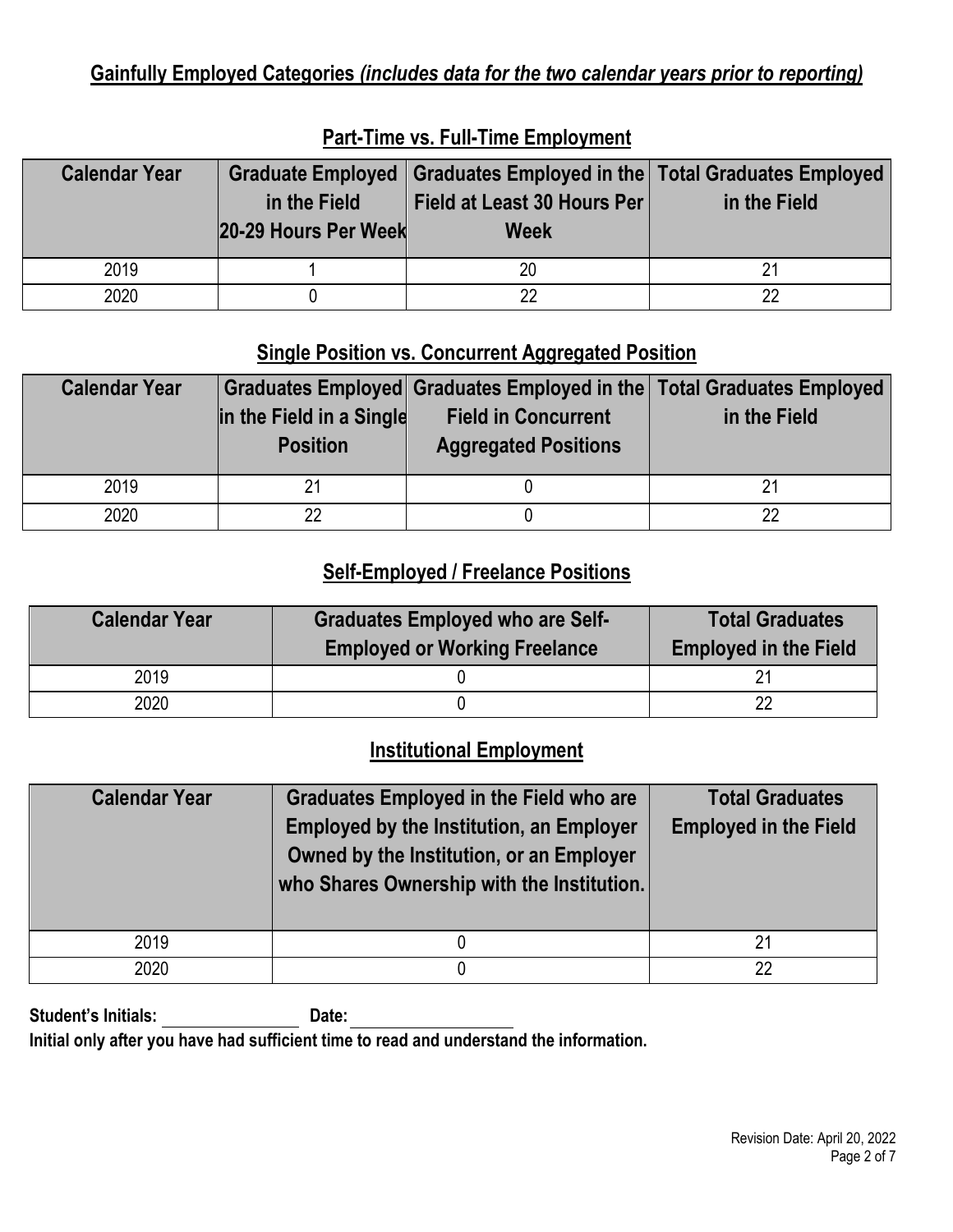### **License Examination Passage Rates** *(includes data for the two calendar years prior to reporting)*

| <b>Calendar</b><br>Year | Number of<br><b>Graduates in</b><br><b>Calendar Year</b> | Number of<br><b>Graduates</b><br><b>Taking Exam</b> | <b>Number Who</b><br><b>Passed First</b><br><b>Available Exam</b> | <b>Number Who</b><br><b>Failed First</b><br><b>Available Exam</b> | <b>Passage</b><br><b>Rate</b> |
|-------------------------|----------------------------------------------------------|-----------------------------------------------------|-------------------------------------------------------------------|-------------------------------------------------------------------|-------------------------------|
| 2019                    | 27                                                       | N/A                                                 | N/A                                                               | N/A                                                               | N/A                           |
| 2020                    | 25                                                       | N/A                                                 | N/A                                                               | N/A                                                               | N/A                           |

Students in this program are not required to pass a license examination to be employed in California.

**Student's Initials: \_\_\_\_\_\_\_\_\_\_\_\_\_ Date:** \_\_\_\_\_\_\_\_\_\_\_\_\_\_\_\_\_ **Initial only after you have had sufficient time to read and understand the information.**

#### **Salary and Wage Information** *(includes data for the two calendar years prior to reporting)*

#### **Annual salary and wages reported for graduates employed in the field.**

| <b>Calendar</b> | <b>Graduates</b>                          | <b>Graduates</b>                   | \$20,001       | \$30,001       | \$35,001       | \$40,001       |
|-----------------|-------------------------------------------|------------------------------------|----------------|----------------|----------------|----------------|
| Year            | <b>Available for</b><br><b>Employment</b> | <b>Employed in</b><br><b>Field</b> | to<br>\$25,000 | to<br>\$35,000 | to<br>\$40,000 | to<br>\$45,000 |
| 2019            | 27                                        | 21                                 |                |                |                |                |
| 2020            | 25                                        | 22                                 |                | n              |                |                |

| <b>Calendar</b><br>Year | <b>Graduates</b><br><b>Available for</b><br>Employment | <b>Graduates</b><br><b>Employed in</b><br><b>Field</b> | \$45,001<br>to<br>\$50,000 | \$50,001<br>to<br>\$55,000 | \$60,001<br>to<br>\$70,000 | \$70,001<br>to<br>\$75,000 | <b>No Salary</b><br><b>Information</b><br><b>Reported</b> |
|-------------------------|--------------------------------------------------------|--------------------------------------------------------|----------------------------|----------------------------|----------------------------|----------------------------|-----------------------------------------------------------|
| 2019                    |                                                        | 21                                                     |                            |                            |                            |                            |                                                           |
| 2020                    | 25                                                     | 22                                                     |                            |                            |                            |                            |                                                           |

A list of sources used to substantiate salary disclosures is available from the institution. To obtain this list, please ask an institutional representative.

Student's Initials: **Date:** Date: **Initial only after you have had sufficient time to read and understand the information.**

### **Cost of Educational Program**

Total charges for the program for students completing on-time in 2022: \$55,553. Total charges for the program for students completing on-time in 2021: \$56,472. Additional charges may be incurred if the program is not completed on-time.

**Student's Initials: Date: Initial only after you have had sufficient time to read and understand the information.**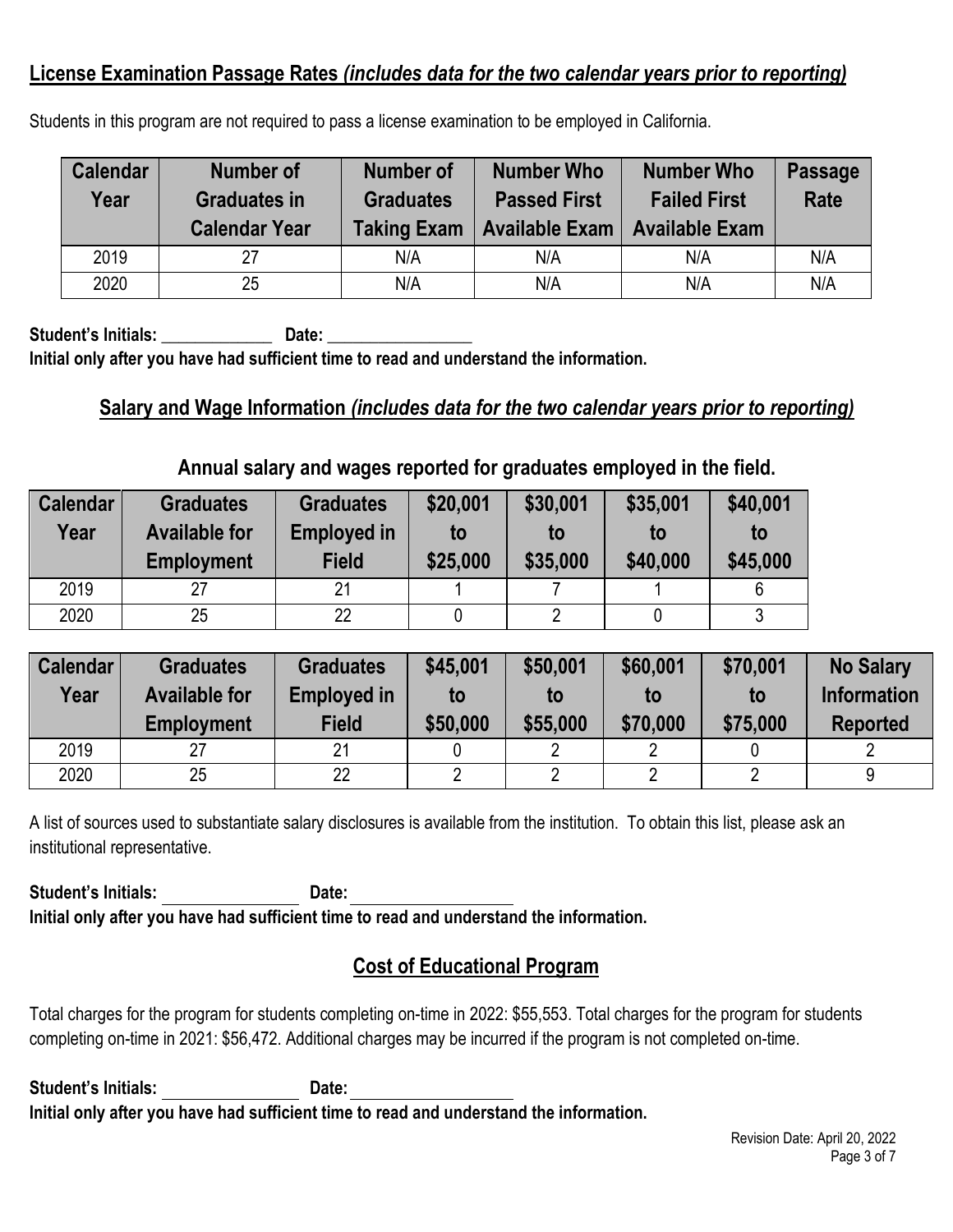# **Federal Student Loan Debt**

| <b>Calendar</b><br>Year(s) | <b>Most recent three</b><br>year cohort<br>default rate, as<br>reported by the<br><b>United State</b><br><b>Department of</b><br>Education. <sup>1</sup> | The percentage of<br>enrolled students in<br>2019/20 receiving<br>federal student<br>loans to pay for this<br>program. | The average amount of<br>federal student loan<br>debt of 2019/20<br>graduates<br>who took out federal<br>student loans at this<br>institution. | The percentage of<br>graduates in 2019/20<br>who took out federal<br>student loans to pay<br>for this program. |
|----------------------------|----------------------------------------------------------------------------------------------------------------------------------------------------------|------------------------------------------------------------------------------------------------------------------------|------------------------------------------------------------------------------------------------------------------------------------------------|----------------------------------------------------------------------------------------------------------------|
|                            |                                                                                                                                                          |                                                                                                                        |                                                                                                                                                |                                                                                                                |
| 2019                       | 0.1%                                                                                                                                                     | 44.2%                                                                                                                  | \$53,575                                                                                                                                       | 51.9%                                                                                                          |
| 2020                       | 0.6%                                                                                                                                                     | 38.3%                                                                                                                  | \$47,992                                                                                                                                       | 36.0%                                                                                                          |

<sup>1</sup>The percentage of students who defaulted on their federal student loans is called the Cohort Default Rate (CDR). It shows the percentage of this institution's students who were more than 270 days (9 months) behind on their federal student loans within three years of when the first payment was due. This is the most recent CDR reported by the U.S. Department of Education.

#### **Student's Initials: Date: Initial only after you have had sufficient time to read and understand the information.**

This fact sheet is filed with the Bureau for Private Postsecondary Education. Regardless of any information you may have relating to completion rates, placement rates, starting salaries, or license exam passage rates, this fact sheet contains the information as calculated pursuant to state law.

Any questions a student may have regarding this fact sheet that have not been satisfactorily answered by the institution may be directed to the Bureau for Private Postsecondary Education at 1747 North Market Blvd, Suite 225, Sacramento, CA 95834, [www.bppe.ca.gov,](http://www.bppe.ca.gov/) toll-free telephone number (888) 370-7589 or by fax (916) 263-1897.

\_\_\_\_\_\_\_\_\_\_\_\_\_\_\_\_\_\_\_\_\_\_\_\_\_\_\_\_\_\_\_\_\_\_\_\_\_\_\_\_\_\_\_\_\_\_\_\_\_\_\_\_\_ \_\_\_\_\_\_\_\_\_\_\_\_\_\_\_\_\_\_\_\_\_\_\_\_\_\_\_\_\_\_\_\_\_\_\_\_\_\_\_\_\_\_\_\_\_\_\_\_\_\_\_\_\_

\_\_\_\_\_\_\_\_\_\_\_\_\_\_\_\_\_\_\_\_\_\_\_\_\_\_\_\_\_\_\_\_\_\_\_\_\_\_\_\_\_\_\_\_\_\_\_\_\_\_\_\_\_ \_\_\_\_\_\_\_\_\_\_\_\_\_\_\_\_\_\_\_\_\_\_\_\_\_\_\_\_\_\_\_\_\_\_\_\_\_\_\_\_\_\_\_\_\_\_\_\_\_\_\_\_\_

Student Name - Print

\_\_\_\_\_\_\_\_\_\_\_\_\_\_\_\_\_\_\_\_\_\_\_\_\_\_\_\_\_\_\_\_\_\_\_\_\_\_\_\_\_\_\_\_\_\_\_\_\_\_\_\_\_

Student Signature Date Date Controllers and Date Date Date

School Representative Date Date Date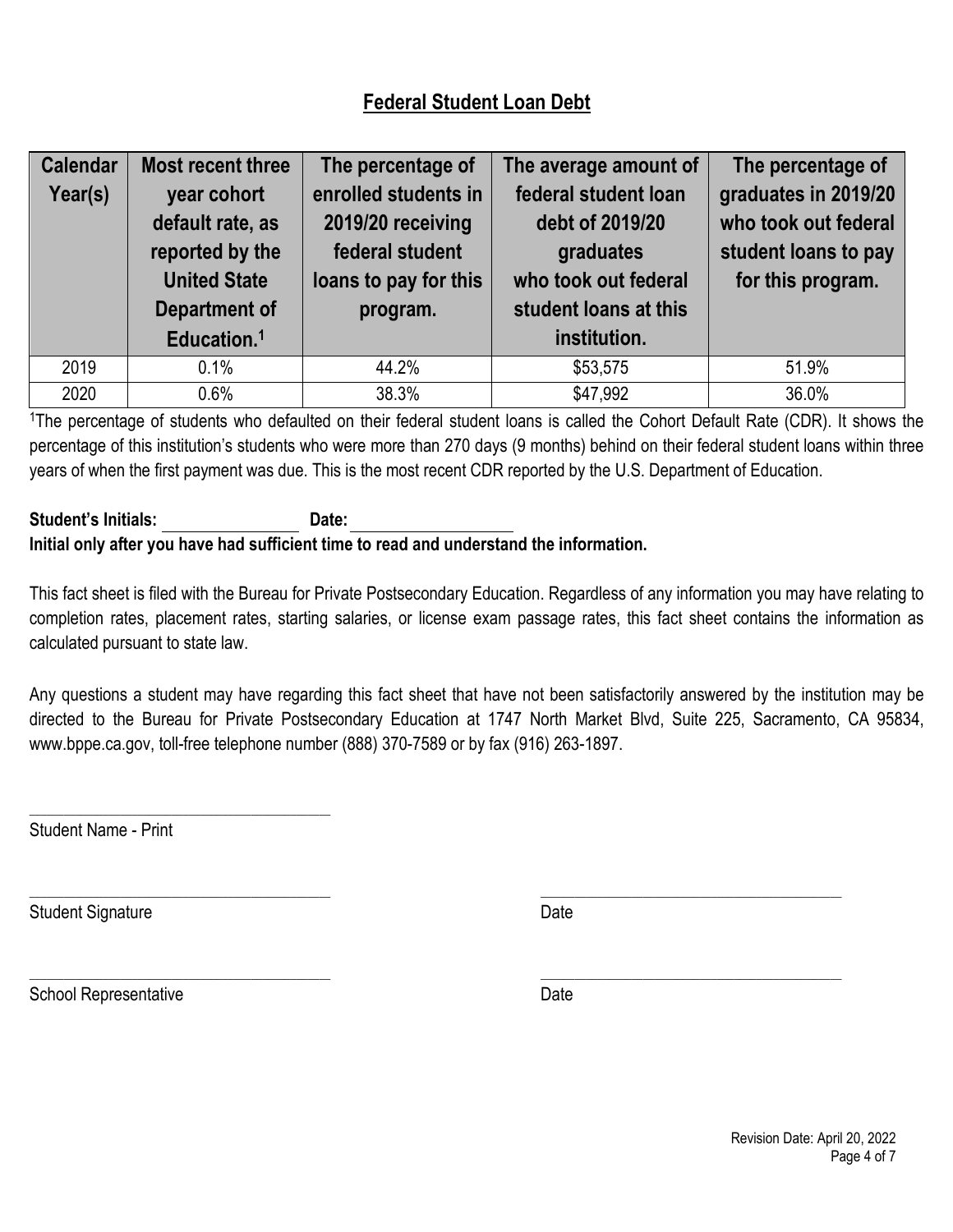# **Definitions**

- "Number of Students Who Began the Program" means the number of students who began the program who were scheduled to complete the program within 100% of the published program length within the reporting calendar year and excludes all students who cancelled during the cancellation period.
- "Students Available for Graduation" is the number of students who began the program minus the number of students who have died, been incarcerated, or been called to active military duty.
- "Number of On-time Graduates" is the number of students who completed the program within 100% of the published program length within the reporting calendar year.
- "On-time Completion Rate" is the number of on-time graduates divided by the number of students available for graduation.
- "150% Graduates" is the number of students who completed the program within 150% of the program length (includes ontime graduates).
- "150% Completion Rate" is the number of students who completed the program in the reported calendar year within 150% of the published program length, including on-time graduates, divided by the number of students available for graduation.
- "Graduates Available for Employment" means the number of graduates minus the number of graduates unavailable for employment.
- "Graduates Unavailable for Employment" means the graduates who, after graduation, die, become incarcerated, are called to active military duty, are international students that leave the United States or do not have a visa allowing employment in the United States, or are continuing their education in an accredited or bureau-approved postsecondary institution.
- "Graduates Employed in the Field" means graduates who beginning within six months after a student completes the applicable educational program are gainfully employed, whose employment has been reported, and for whom the institution has documented verification of employment. For occupations for which the state requires passing an examination, the six months period begins after the announcement of the examination results for the first examination available after a student completes an applicable educational program.
- "Placement Rate Employed in the Field" is calculated by dividing the number of graduates gainfully employed in the field by the number of graduates available for employment.
- "Number of Graduates Taking Exam" is the number of graduates who took the first available exam in the reported calendar year.
- "First Available Exam Date" is the date for the first available exam after a student completed a program.
- "Passage Rate" is calculated by dividing the number of graduates who passed the exam by the number of graduates who took the reported licensing exam.
- "Number Who Passed First Available Exam" is the number of graduates who took and passed the first available licensing exam after completing the program.
- "Salary" is as reported by graduate or graduate's employer.
- "No Salary Information Reported" is the number of graduates for whom, after making reasonable attempts, the institution was not able to obtain salary information.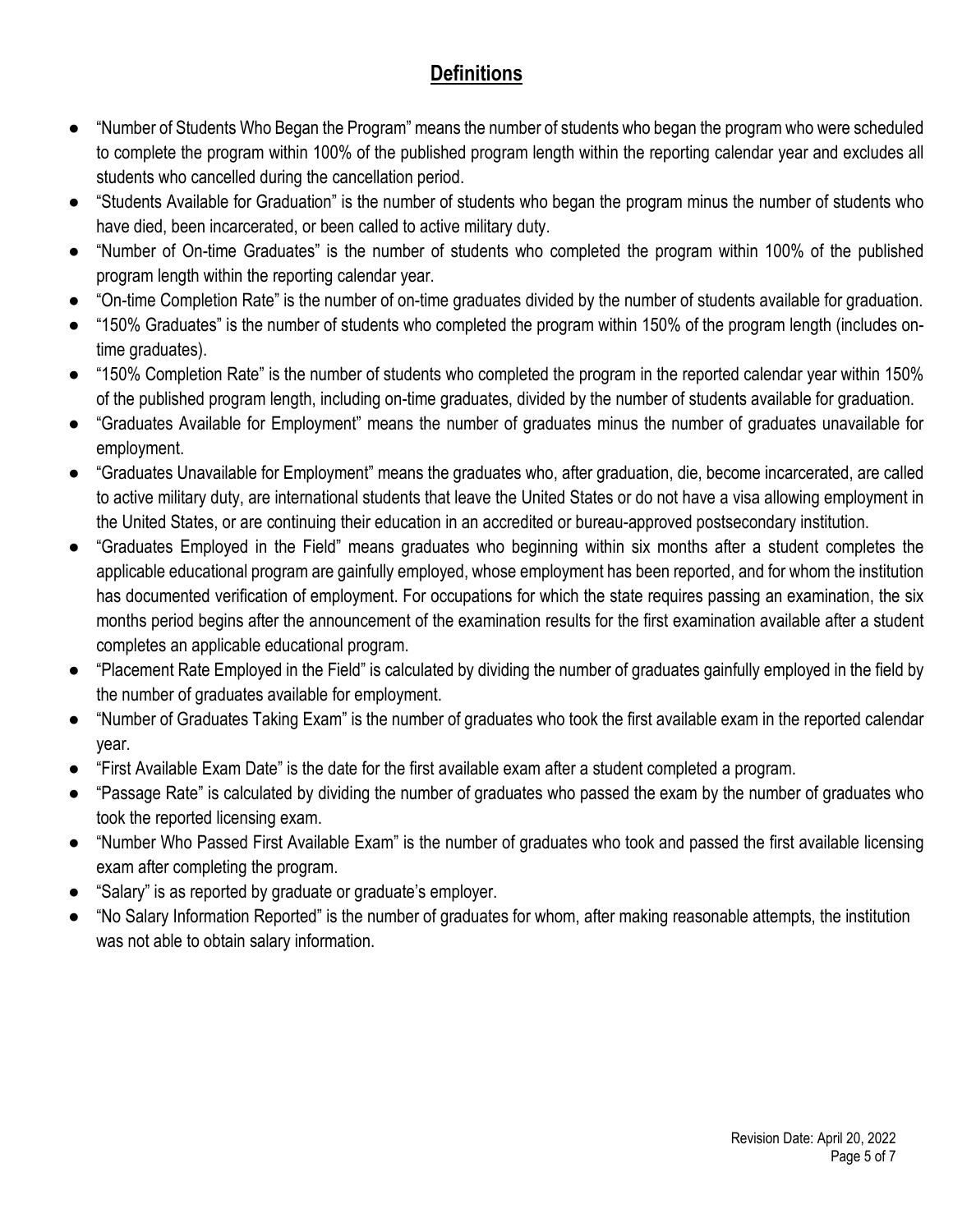# **STUDENT'S RIGHT TO CANCEL**

### **As stated in the student's enrollment agreement:**

#### **STUDENT'S RIGHT TO CANCEL (WITHDRAWAL/LEAVES OF ABSENCE)**

- 1. You have the right to cancel this Enrollment Agreement by either taking a leave of absence from the Program (leaving Carnegie Mellon University temporarily with the firm and stated intention of returning) or by withdrawing from the Program (leaving Carnegie Mellon University with no intention of returning). If you withdraw or take a leave of absence from Carnegie Mellon University, you may be eligible for a tuition adjustment or a refund of certain fees (excluding any Application Fee, Registration Fee and Admission Deposit, and any applicable STRF).
- 2. To cancel this Enrollment Agreement and take a leave of absence or withdraw, you must complete Carnegie Mellon University's Leave of Absence or Withdrawal form, as applicable, and return it to Carnegie Mellon University's Registrar's Office, at 5000 Forbes Ave., Warner Hall A12, Pittsburgh, PA 15213. The Leave of Absence and Withdrawal forms, and additional information of leaves of absence and withdrawal, can be found on Carnegie Mellon University's website, at <https://www.cmu.edu/hub/registrar/leaves-and-withdrawals/index.html>
- 3. If you notify Carnegie Mellon University of your intent to withdraw or take a leave of absence, your official date of withdrawal or leave of absence is the earliest of:
	- The date you began your withdrawal or leave of absence process at Carnegie Mellon University;

The date you notified your home department at Carnegie Mellon University;

The date you notified the associate dean of your College at Carnegie Mellon University; or

The date you notified the Carnegie Mellon University Dean of Student Affairs.

If you do not notify Carnegie Mellon University of your intent to withdraw or take a leave of absence, your official date of withdrawal or leave of absence is:

The midpoint of the relevant semester in which you withdraw or take a leave of absence;

The last date you attended an academically-related activity such as an exam, tutorial or study group, or the last day you turned in a class assignment.

### **REFUND POLICY**

- 1. **Refunds in General.** Students who withdraw from the Program or take a leave of absence after having paid the current semester's tuition and fees or receiving financial aid are subject to the following refund and repayment policies. No other charges are refundable. STRF, if any, is non-refundable.
- 2. **Exit Counseling.** All borrowers of Federal student loans must complete a Federally-mandated exit counseling session when graduating or dropping to less than half-time enrollment status, including by withdrawing or taking a leave of absence. Exit counseling prepares students for repayment. Students must complete an exit counseling session in its entirety, with complete and correct information; otherwise, the student's degree, diploma and official transcripts may be withheld. Information about exit counseling sessions can be found on Carnegie Mellon University's website, at <https://www.cmu.edu/sfs/financial-aid/exit-counseling.html>